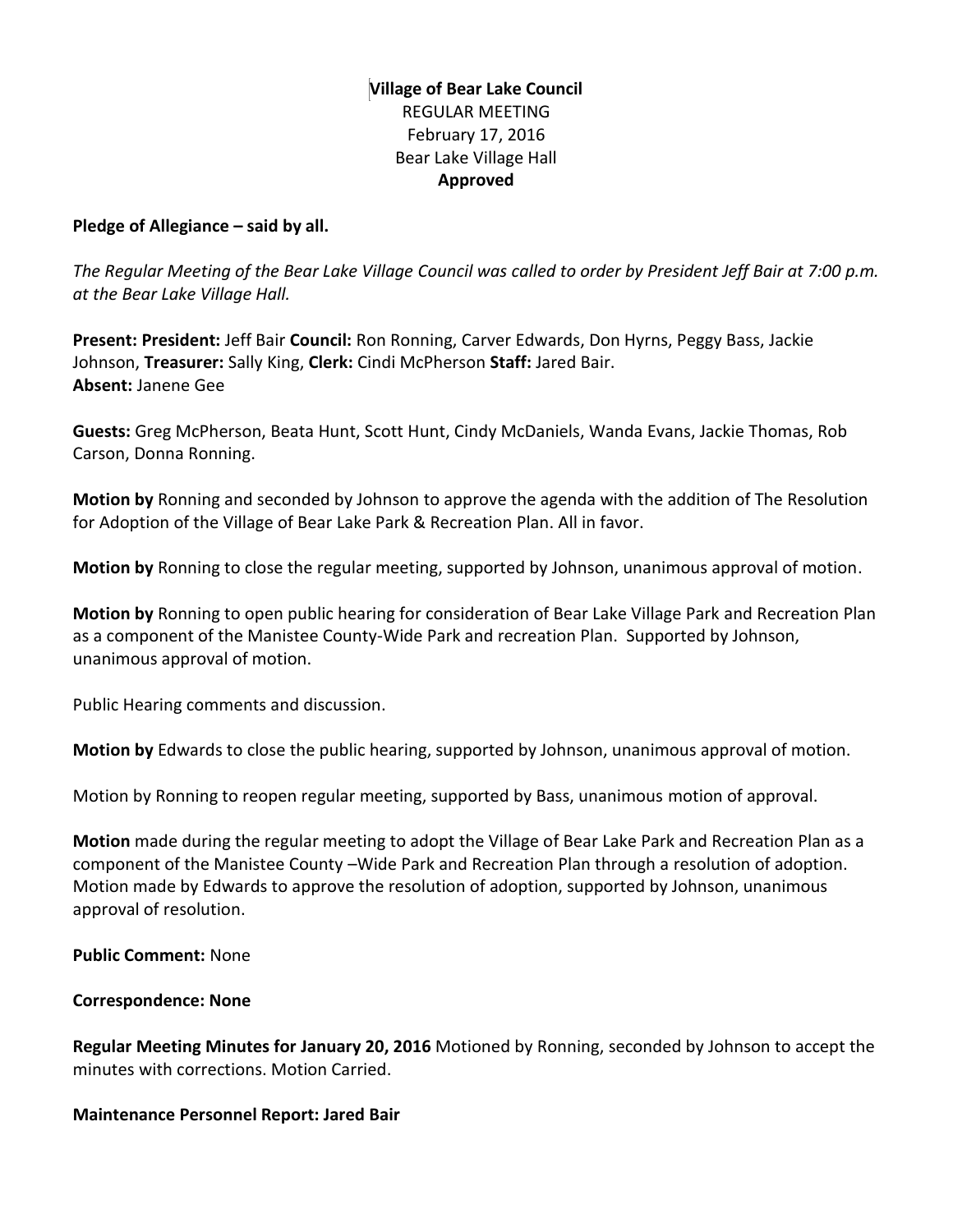- Park Report, Water Report, General Report and Equipment Report
- Report on file.

### **Treasurer's Report:** Read by King and on file

**Motion by** Bass, seconded by Johnson to accept the Treasurer's Report. Motion carried.

| <b>FUND NAME</b>      | <b>GRAND TOTAL</b>                      |
|-----------------------|-----------------------------------------|
| <b>Building Fund</b>  | 0                                       |
| <b>Equipment Fund</b> | 3,627.92                                |
| Minor Street Fund     | 19,727.18                               |
| Major Street Fund     | 30,162.69                               |
| Park Fund             | 19,908.42                               |
| Water Fund            | 10,498.49                               |
| Museum Fund           | O                                       |
| <b>General Fund</b>   | 52,745.18                               |
| CD - Honor Bank       | 32,698.82                               |
| MMA                   | 10,024.64 (Formerly Huntington Account) |
| Savings - Honor Bank  | 25,978.46                               |
|                       |                                         |

**Bills to be paid with addition –** motion by Bass, seconded by Ronning, motion carried.

List of Bills to be Paid and addition can be found at the end of the minutes

### **Reimbursement to the General Fund:**

| Major Street 11/01/2015-11/30/2015 | \$510.50 |
|------------------------------------|----------|
| Minor Street 11/01/2015-11/30/2015 | \$453.00 |
| Park Fund 11/01/2015-11/30/2015    | \$587.50 |
| Water Fund 11/01/2015-11/30/2015   | \$187.00 |
|                                    |          |

Total to transfer to General Fund=\$1,278.00

### **COMMITTEE REPORTS:**

**Park:** 

- Bair reported that Hopkins Park reservations for monthly camp reservations are coming in.
- Park Host position will be offered to Doug Osborn for 1 year.

**Trees:** 

 Mark Thompson Tree & Stump Removal will continue to work with the village as needed for tree removal.

**Streets:**

• Clean up at corners by stop signs where snow is too high.

**Water**:

• Same as previous meetings; village is approved for grant, waiting for monies from this year's budget from grant.

**Equipment:**

• No report

**Sidewalks:** 

Work to begin in spring due to weather.

### **Museum:**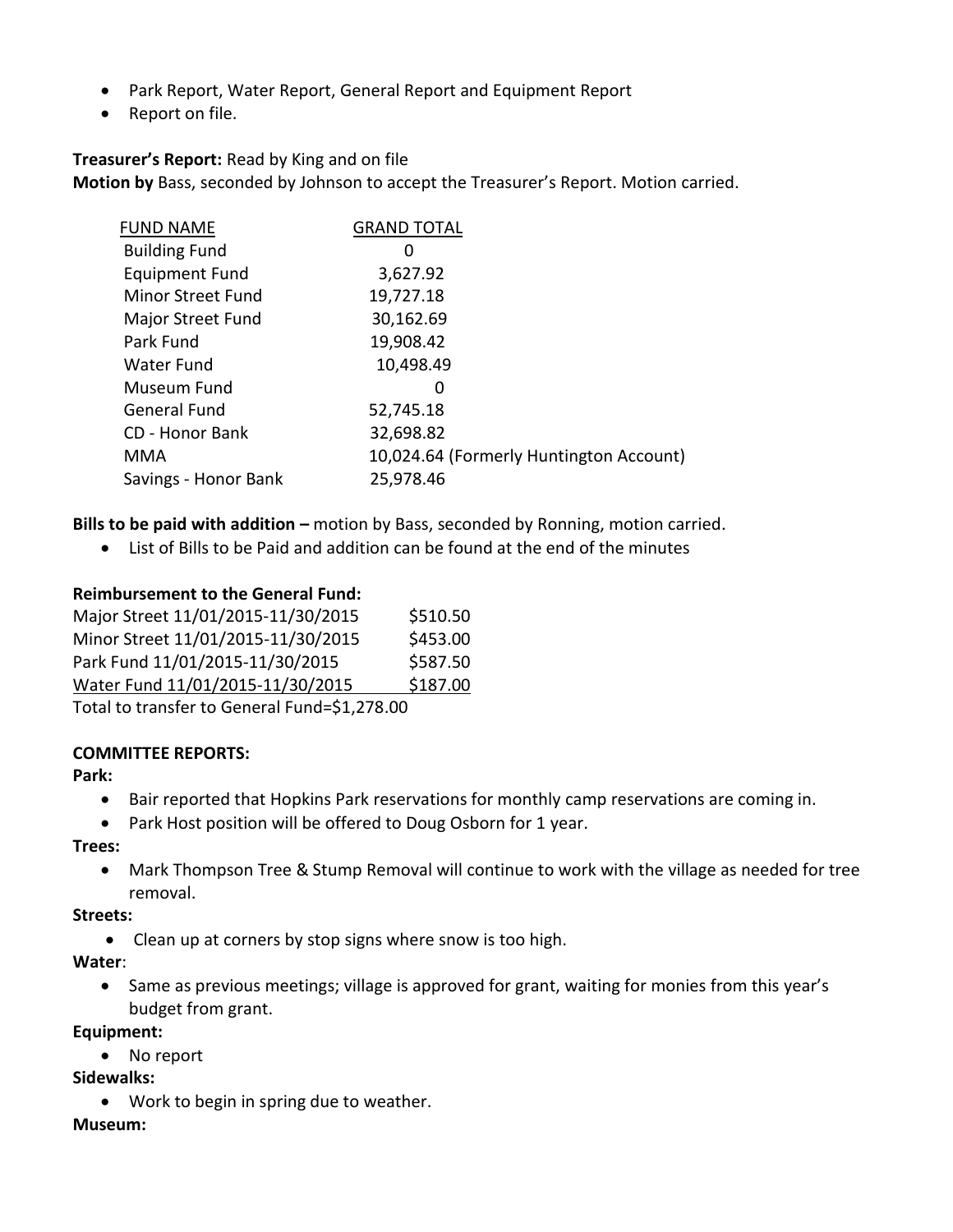No report

# **Blight/CABA:**

- The same person taking down old Phillips gas station will give council estimate on Zaleski's building
- Update was given.

## **Planning Commission:**

• No meeting/no report

## **OLD BUSINESS:**

- Scott Hunt from Bear Lake Marine would like to move forward with signing another year lease for the portion of village property he leases. Bair stated he wants clear communication with Hunt on monthly payments. Hunt will sign a Promissory Note for repayment to the village, \$250.00 a month until outstanding balance is paid. Approximately \$4,500 is due at this time. **A motion was made by** Johnson, seconded by Bass to have the village lawyer stop legal action against Hunt. Motion carried.
- Correction to December 16, 2015 minutes was noted by McPherson. The motion to destroy meeting tapes after minutes have been approved, "All in Favor", was never reported on the minutes. The original motion was made by Johnson, seconded by Hyrns. All in Favor. The motion reads; To destroy audio tapes of meeting after minutes have been approved. The council may at its option & upon motion/approval of Village Council direct clerk to maintain tapes for a different period of time. **A motion was made by** Ronning, seconded by Johnson, to correct the December 16, 2015 minutes to reflect, All in Favor. Motion was carried.
- A revised 2016-2017 Budget Meeting for the Village of Bear Lake will be on Monday, February 29, at 6:30pm at the village hall. Community is encouraged to attend. A special meeting will be held right after to approve the budget.

## **NEW BUSINESS:**

- Village Property Tax due date; discussion was held on, why the property taxes have a September due date and why the taxes are not paid until February of following year. County treasurer states we are the only village in Manistee County that does this. No motion was made, Johnson would like a formal proposal written from the village treasurer with exact dates before making a decision.
- An Annual Employee Evaluation on Jared Bair, was presented to the Village Council for their review/statements

## **PUBLIC COMMENT:**

 Concern from resident living at Cody and Maple regarding flooding in her basement in the spring of the year from snow melt. Bair will have students working on Storm Run Off in park observe this situation. Also, a concern on the increase of the water quarterly water bill. Discussion was held. The village is working with village residents to make payments. Concern on lead levels in village water, discussion was held.

### **COUNCIL MEMBERS:**

• No comments

## **Upcoming Events and Announcements:**

Community Dinner at Bear Lake United Methodist Church on Thursday 2/18/16, 5p – 6:30p